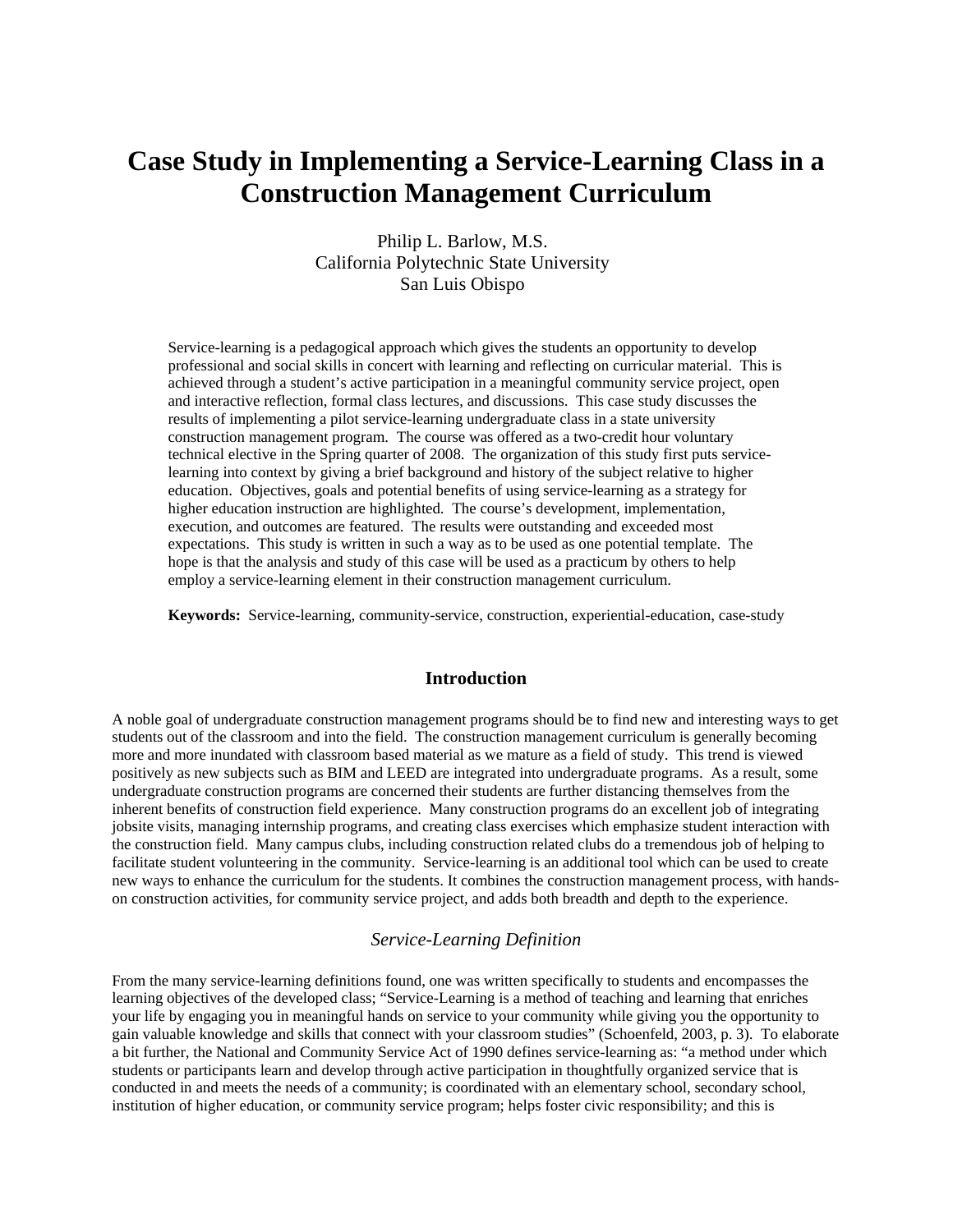integrated into and enhances the academic curriculum of the students, or the educational components of the community service program in which the participants are enrolled; and provides structured time for the students or participants to reflect on the service experience".

# **General Background**

Unbeknownst to many newer faculty in higher education, service-learning actually has a past. There is a presumption that this is a new pedagogy or a paradigm shift (Stanton, 1999). However, service-learning's historical background can help further ones understanding of the subject. Any discussion of service-learning should to start with John Dewey. Dewey was a philosopher of education and ethics, a pragmatist who believed in educational progressivism. Among his many other interests, he was a pioneer and staunch proponent of hands-on learning and experiential education (Jacoby, 1996). Born from of his earlier work, service-learning took root in the 1960's and 1970's. It was not a revolution in education but an evolution of bringing "theory and practice, schools and communities, thought and action closer together" (Stanton, 1999, p. xi). To better understand the impact of servicelearning over the years, it helps to break it down into three camps. Each camp emphasizes particular goals of service-learning, puts them in a cultural context, and identifies the faculty's motivation for pursuing it.

## *Social Activism Camp*

The faculty pioneers of the 1960's predominately used service-learning to promote goals of a more pluralistic nature. The objective at this time was to find ways to integrate the student population with other (very different) socio-economic classes -- specifically middle class (predominately white) students providing service to poor (predominately black) neighborhoods. The emphasis was on the social aspects of the situation, not the community service and certainly not the curriculum learning. Many pioneers enjoyed existing in the margins of higher education and felt that social change-oriented action was incompatible with the critical learning activities of the institution. Moving service learning into the institutional mainstream was irrelevant to most and perceived a corruption of the movement. One pioneer said, "It would rob its [service-learning's] power to radicalize students and bring justice to society. I liked it better when it was more marginal, when there were fewer rewards, when students came to it with a more fiery desire for change in the institution and the world" (Stanton, 1999, p.170).

# *Community Service Camp*

With the fading of social activism, faculty continued to carry the torch through the 1970's and early 1980's with an emphasis on service to the community. This form of service-learning was much closer to true "Deweyism" which emphasized community service first. This camp believes that its all about the engagement of students and the institution with the community. Dewey and his followers believed in connecting education with democracy and citizenship development to "… help universities understand their role as not only seeking to know how society works, but help transform it…" (Stanton, 1999, p.233). Service-learning took a big step forward; it was no longer just about the students and the faculty but about the institution and the community.

There was a lull in the service-learning movement through the high flying 1980's. Many university institutions astutely recognized both the apathy of this generation and their own distancing from local communities. In response to both these developments, the Campus Compact was initiated in 1985. The main goal then, as today, was to help prepare students to participate in a democratic society and engage local communities. The Campus Compact has since grown to a coalition of over 1,100 colleges and university presidents who help facilitate student involvement in community service (Campus Compact, 2008).

Service-learning was turning mainstream and becoming institutionalized. Students, faculty, presidents of universities, and even the White House were advocating for service-learning (Wutzdorff, 1997). The faculty pioneers of the 1960's and 1970's were understandably resistant - "To the extent it [service-learning] becomes institutionalized and you begin to evaluate it and encapsulate it in any formal structure, you begin to limit its capacity" (Stanton, 1999, p. 191). Many current practitioners would disagree. By institutionalizing servicelearning, one exposes it to the light of academic discipline. It brings in the recourses of the university, allows for a more collaborative atmosphere, and helps service-learning to remain more sustainable over time.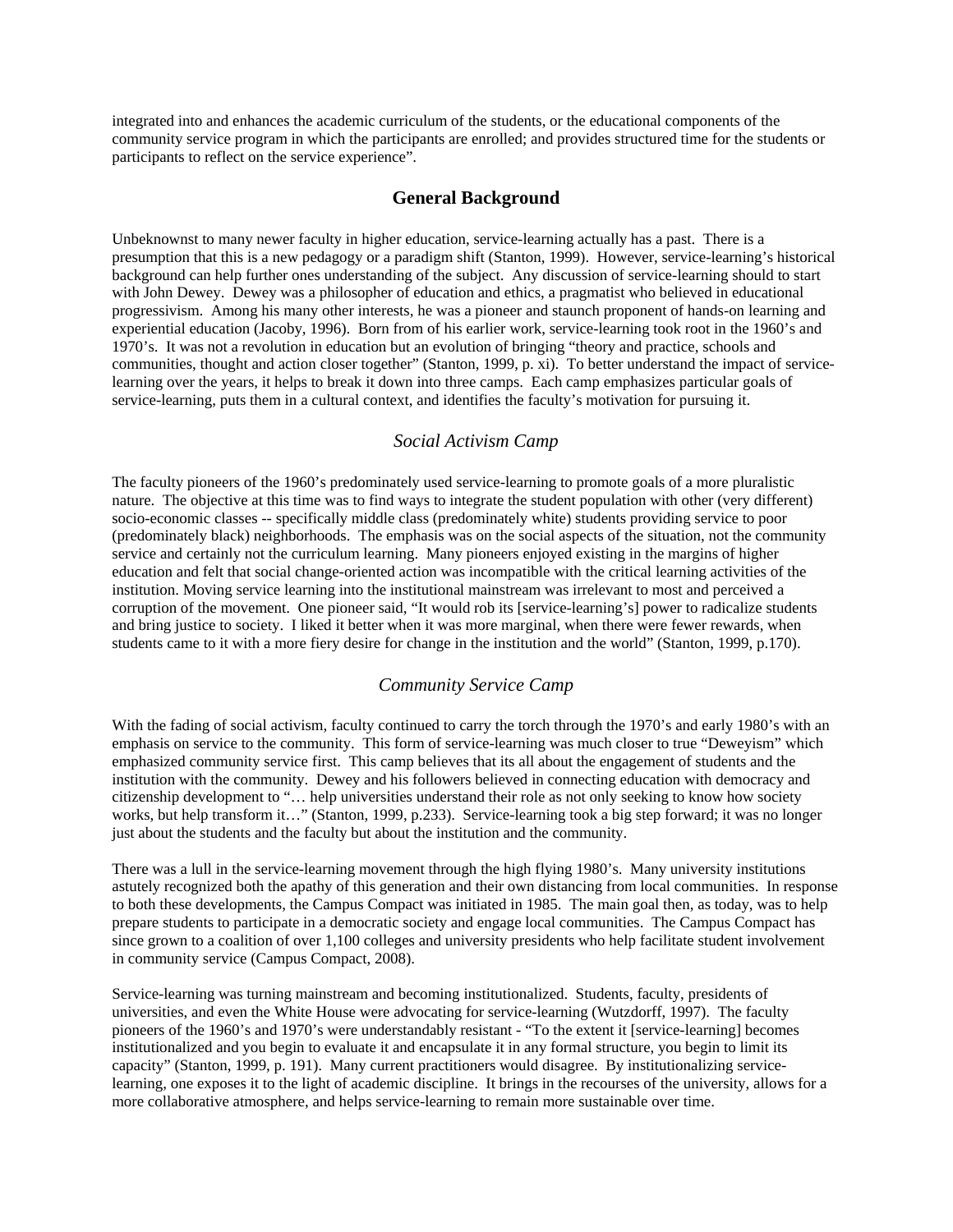# *Educational Tool Camp*

The revival of service-learning in the early 1990's marked a new paradigm in its development, a model which now emphasized education first. The pendulum has now swung to a more balanced approach which seems to better fit the current environment. Even some of the original pioneers admit - "The reason educational institutions should do service learning is because it's good learning. The focus needs to be on the learning, not on the service. Service is the by-product. When colleges and schools support service-learning, they have an obligation to make sure that whatever the experience is, it helps students learn" (Stanton, 1999, p. 209). The 21<sup>st</sup> century has seen a tremendous surge of interest in service-learning. This is partially attributable to the acceptance of service-learning by the entire academic community. It is also societal, personified by the students of today. While on the surface today's generation may not appear it, our experience is that they are a highly collaborative group who has a sincere desire to be more experiential. This is fertile ground for service-learning.

## *History Lesson*

The primary reason to understand the past is to learn from it "because there are great ideas developed in the history of man, and these ideas do not last unless they are passed purposely and clearly from generation to generation" (Feynman, 1998, p 4). A professor at the University of California said: "If the road to hell is paved with good intentions in education as elsewhere, then there is nowhere better paving than in the concept of Public Service. In the sixteen years since I joined the faculty I have heard more bad educational policy justified in the name of Public Service than by any other invocation, human or divine" (Farmer, 1972, p.65). This is a warning to the practitioners of today who need to be cognizant of these dangers. Faculty need to avoid unconsciously using students for some social agenda or worse, slave labor, with no real purpose. The projects being selected should have substance and be meaningful (a thick versus thin experience) for both students and the community. A genuine empowering of the students is vital to a program's success.

#### **Goals & Objectives**

Service-learning is not an island unto itself. It has numerous organizational fingers with many of the same goals which contribute to and compliment each other (Stanton, 1999):

- Community Church Organizations
- Career and Community Development Programs
- Field Study and Education (Experiential Learning)
- Cooperative and Internship Education Programs
- National Service Organizations (Peace Corps, etc.)
- Corporation for National & Community Service (Learn and Serve America)
- National Society for Experiential Education (NSEE)
- Corporate Volunteerism Programs

One of the key differences between service-learning and simple volunteer service is an element of reciprocity. In this exchange, one "avoids the traditionally paternalistic, one-way approach to service in which one person has resources which they share 'charitably' or 'voluntary' with a person or group that lacks resources" (Kendall, 1990, p.22). The other significant factor which separates service-learning from its list of relatives above is a congruent and formal learning environment. The associated classroom experience can be leveraged by the professor to help formulate student goals, integrate formal lectures, encourage group interaction, support reflection, and evaluate successes and failures. Reflection is an underutilized pedagogical tool and "crucial component of the community service-learning experience… [which] should place the experience into a broader context" (Jacoby, 1996, p. 31).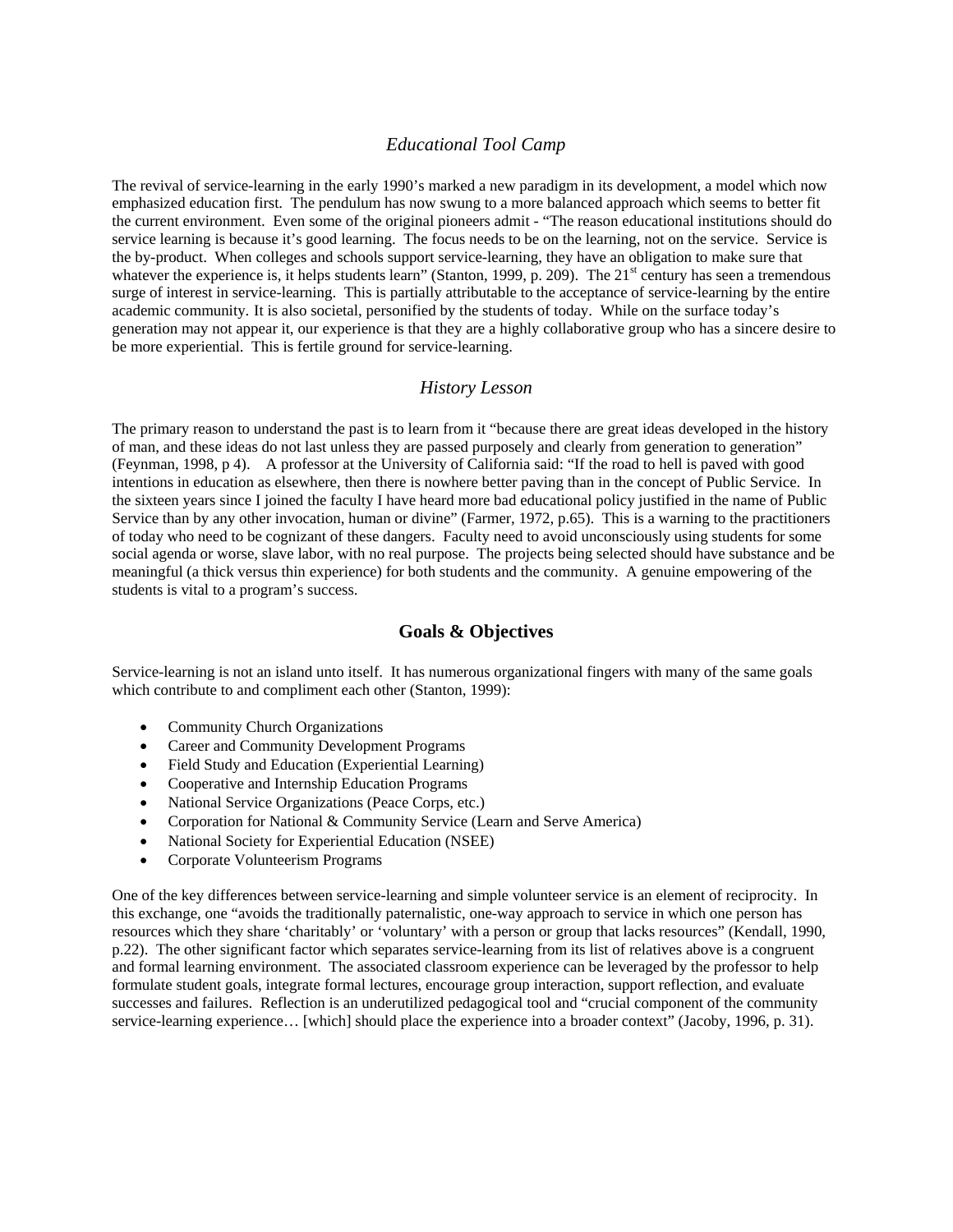## *Congruency*

The goal of most higher education institutions is to pursue teaching, scholarship, and service. These may have different emphasis depending on where one falls along the continuum from a vocation institution to a research university. However, the service portion of this equation has traditionally been overlooked. Faculty members have an opportunity to meet the stated goals of the institution while at the same time achieving the admirable aspirations of service-learning. There is a strong congruence with Cal Poly's Mission Statement and the objectives of servicelearning.

*Cal Poly fosters teaching, scholarship, and service in a learn-by-doing environment where students and faculty are partners in discovery. As a polytechnic university, Cal Poly promotes the application of theory to practice. As a comprehensive institution, Cal Poly provides a balanced education in the arts, sciences, and technology, while encouraging cross-disciplinary and co-curricular experiences. As an academic community, Cal Polly values free inquiry, cultural and intellectual diversity, mutual respect, civic engagement, and social and environmental responsibility.* 

#### *Approved by President Baker January 16, 2007*

The congruency between the university mission statement and the primary goals of service-learning (specifically the development of this class) are all together obvious. An ancillary goal of the class, which is also in line with the mission statement, includes co-curricular and cross-disciplinary objectives. The class was successful in attracting and recruiting students from the Landscape, Architecture, and Construction Management departments. These students interacted in a meaningful way with their peers on a real project, providing an invaluable experience for all.

# **Method**

As construction management continues to mature as a discipline, the department's task of incorporating an ever increasing amount of material into a set program gets more and more difficult. New project delivery methods, sustainable building, and building information modeling (BIM) are all worthy of integration into a program. Since increasing the number of credit hours in a program is rarely an option, many departments are faced with tough decisions regarding the prioritization of curriculum material. Over the years, many faculty have observed programs drift away from time-consuming, experiential learning class material. Construction management departments, acutely aware of this trend are always looking for new and creative ways to round-out and supplement a student's lack of hands-on construction experience. It is in this spirit and understanding with which this class was developed.

#### *Course Development*

Only after developing and implementing this course was the time taken to study, understand, and converse with others about the history and pedagogy of service-learning. Despite this lack of background, the class was still successful in its design and application. The ease of this effort further emphasizes the point that construction management and service-learning are a natural pairing. The difficulties many other disciplines may encounter when trying to craft a meaningful service-learning experience become opportunities when applied to construction management. All the pieces of the puzzle (experiential-learning, community service, curriculum reinforcement, teamwork, leadership, and hands on construction experience) fell right into place, despite the fact that there were few preconceived models or constructs to work from.

The course was built around two core ideas. First, goals and objectives of service-learning were incorporated into a hands-on construction experience. Second, the students were exposed to the entire construction process in meaningful ways. To fit all this into a ten week course, the construction process had to be boiled down into its most essential parts. This is explained further below. The service projects themselves needed to be small and thus manageable. An arbitrary number of \$1,000 - \$2,000 worth of materials was chosen. But the projects were treated and managed as if they were \$100,000 - \$200,000. The same basic steps and principles of the construction process apply regardless of the size of the project. This is equally true in the field, whether building a small renovation project or new multi-million dollar facility.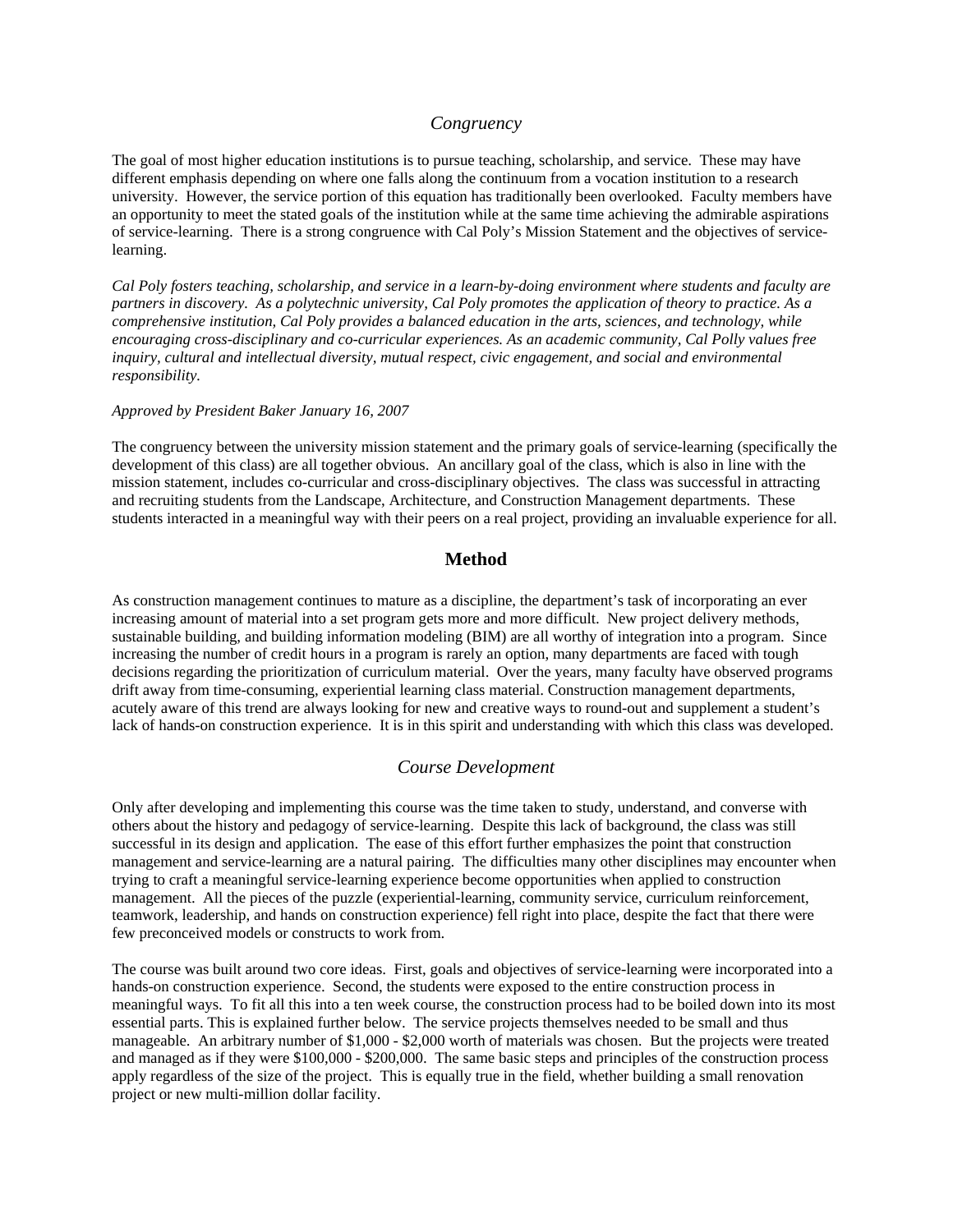# *Partnerships*

Fortunately, a number of supportive and helpful partners were found along the way. Because this course was going to involve student physical labor, the university wanted to be involved from a liability mitigation standpoint. Administrators were found who were sympathetic to the cause and actually spearheaded efforts to navigate these waters. The construction management department helped set up a new two credit hour technical elective course and found classroom space. Industry support was tremendous. To our sponsor's credit, the financial goal of four projects at \$2,000 each was readily achieved. Up to this point, there was a comfortable familiararity with the aforementioned partners. But going out and finding the right community service partners was a challenge which took us outside our comfort zone.

The first potential community partner approached was naturally Habitat for Humanity. Unfortunately, the local chapter was focused on building new homes and not renovation work at the time. After much searching, a local group called the Economic Opportunity Commission (EOC) was found. This group operates as a one stop conduit to assist low-income families and the elderly to receive assistance and free services. The EOC partners with Pacific Gas and Electric (PG&E), the Area Agency on Aging (AAA), and the Home Energy Assistance Program (HEAP) to fund weatherization and home repair projects. Many times, the funding for such projects runs short and that is where the class fits in. Working with the EOC over the next two months, a letter of understanding was ultimately developed which mitigated any potential liabilities issues. A source for community service projects which matched the goals of the class was achieved.

# *Execution*

Being on an academic calendar based on the quarter system, allows only ten weeks to accomplish the goals of the class. Below is a very brief outline and description of the course and each week's objectives:

- 1. Organization and Safety: Eighteen students participated in the class. Three were recruited from architecture, one from landscape, and the rest from construction management. The students were put into four groups and each assigned a project. With the EOC's help, the entire second day of class was devoted to safety procedures.
- 2. Client Relations: The groups were instructed to meet with the client and the principals involved. This included brief agendas, meeting minutes, assessment of existing conditions, a site survey, and a preliminary scoping of the project.
- 3. Scope: Once the scope and hierarchy of that scope was established, an abbreviated set of construction documents was generated. Some groups had to develop their drawings and specifications to the point of permit submission.
- 4. Estimate: Each was given a material budget of \$2,000 which they were required to adhere to. This budget and estimate needed to be continually monitored and updated as the scope changed and "crept" for various reasons.
- 5. Schedule: There was not enough time to produce a CPM cost-loaded schedule. Most created a simple project bar chart (scaled in days and hours) which was frozen, then updated to show a comparison between work planned and work actually performed.
- 6. Tracking & Documentation: A procurement schedule had to be generated forcing students to plan, schedule, and budget their material purchases. Time cards were filled out and tracked by each group for any person performing work on their site.
- 7. Construction: Time had to be set aside to actually build the projects. The type of projects included a new handicap ramp, new porch and steps, full front yard renovation, and exterior skin renovation of a mobile home unit.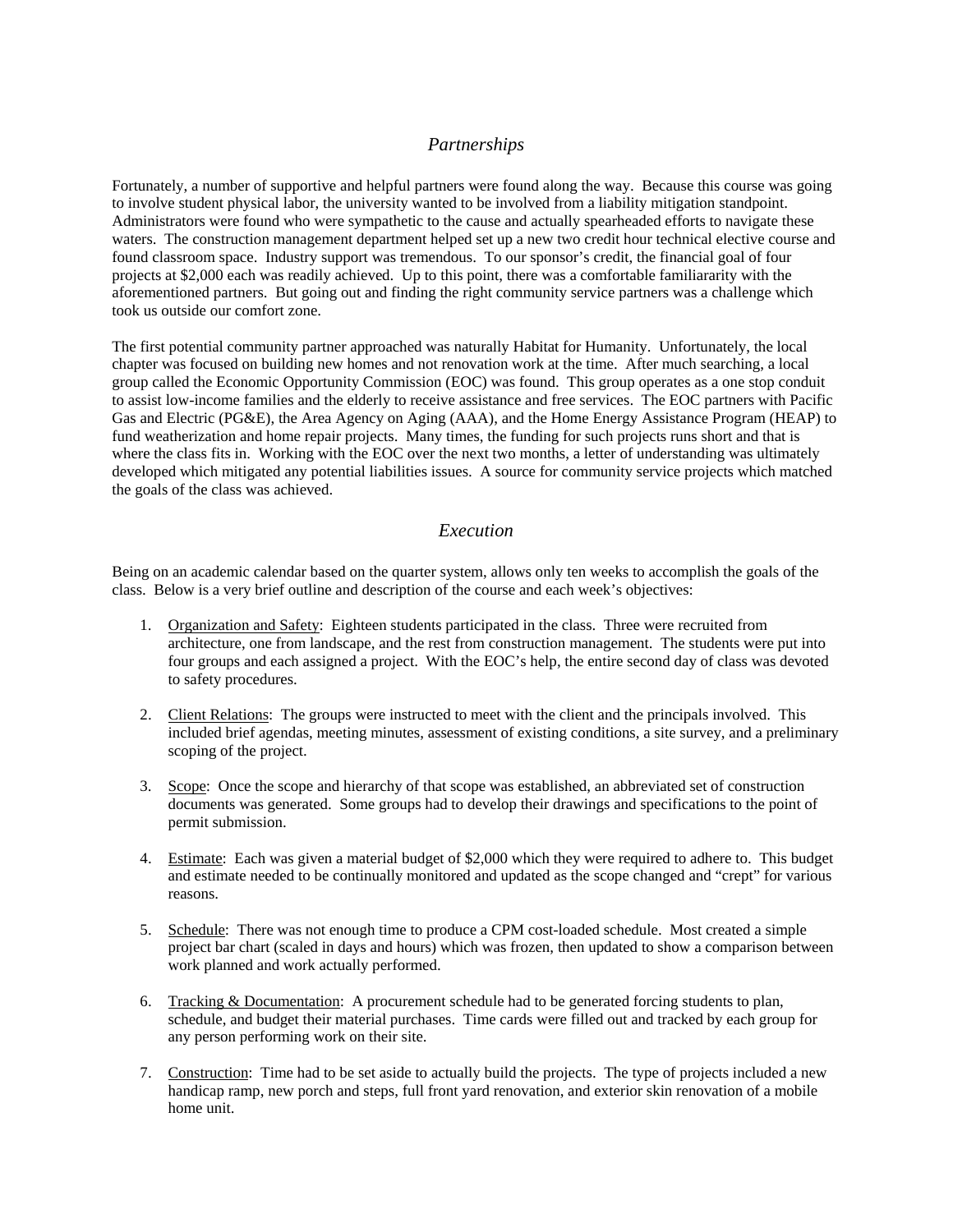- 8. Construction: As the projects progressed, the students learned about leadership, coordination, information dissemination, cooperation, effects of changes, decision consequences, and the negative impacts of not sticking to the original design.
- 9. Close-out: Punch lists were generated, executed and signed-off. As-built drawings were produced for a complete record. A project debriefing was conducted based on schedules and estimates versus completion dates and actual costs.
- 10. Reflection: Because the projects took more time than originally hoped, there was not much time for this activity. Each team did present their results to the rest of the class. But more time should have been spent sharing and reflecting on lessons learned.

# **Results**

Based on most intuitive methods of measurement, all four community construction projects were a great success. Each project was constructed under budget, on schedule, of superior quality, and with no accidents. While only \$8,000 in materials was raised, over 1200 hours of service was donated to the community. The benefits to students are simply too numerous to list. But some of the less obvious include honing problem solving skills, generating creative solutions, social interaction, personal development, and a sense of achievement possibly not experienced before. The University's goal of community involvement and service moved several steps forward. The Construction Management Department furthered its goal of ensuring that students receive much needed construction field experience. The community was thrilled that university students were taking an active role in the community and reaching out (in a service oriented manner) to help the surrounding neighborhoods. The client satisfaction of the elderly and low income families who were helped was immeasurable. Many of them are highly active in their communities which made it rewarding to give back to them for their past selfless efforts. Interestingly, the students working at the construction sites attracted the surrounding neighbors in each project area. They all wanted to show their support in some way. Many wanted to help or assist directly, others wanted to donate money, but all wanted to connect with the project in some way even if it was just to share a smile.

## *Student Evaluations*

Course evaluations were given to students who anomalously rated the class, made suggestions, and gave their overall impressions. Without exception, all respondents gave the course a ranking in the upper eightieth to ninetieth percentile. To avoid a myriad of analysis, one comment written by a student was indicative of the survey; "I enjoyed being involved in a course where we had the opportunity to manage and physically build a real life construction project. It was a great feeling to apply previous class materials while at the same time helping families in need" (Student Survey, 2008)

#### *Award*

On May 15, 2008, President Baker awarded the 2008 California Polytechnic President's Community Award for Service-Learning the instructor and the class. This was a great honor bestowed upon everyone for the work and effort which was put forth to create and implement the course.

#### **Discussion**

There are, of course, many dangers to avoid and many ideas to build upon when developing and teaching a course like this for the first time. The syllabus and course outline were heavily relied on to keep the students on track. Preplanning was key as it encouraged students to anticipate problems and be proactive with their project. As indicated before, more time should be spent on meaningful reflection during class. Going through the motions of the course is one thing, but pausing, sharing, and reflecting on the process continually in class would have been a beneficial canon.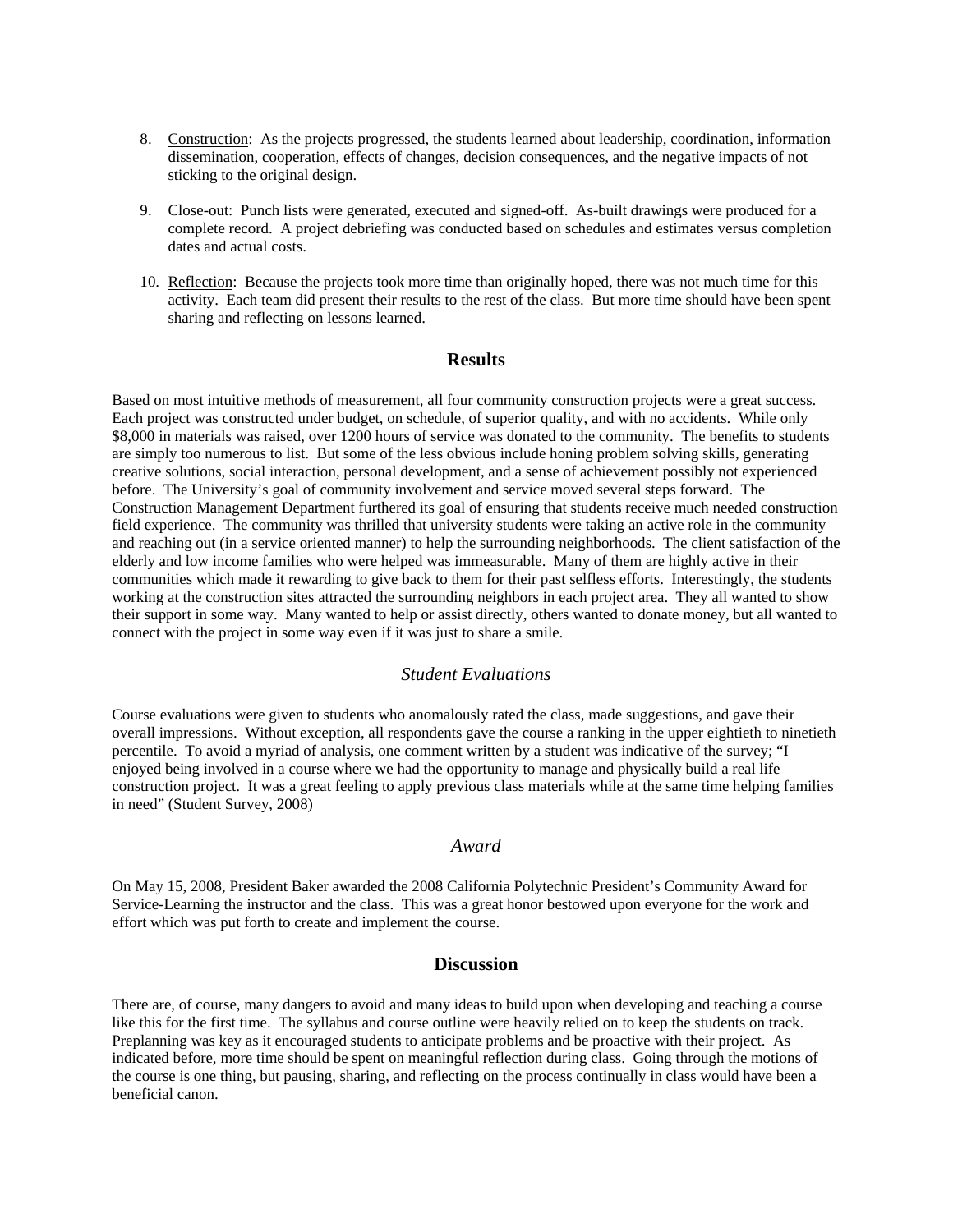From a jobsite perspective, students relied a little too much on the EOC when they stumbled in the field. One project had to go through the chancy process of obtaining a permit. For expediency and schedule control, this should be avoided in the future. Similar to larger construction projects, the students found getting the work done in the end and completing the punch list an arduous task. Students learned the importance of creating a detailed and accurate schedule and sticking to it. One group built a fence, installed the landscaping, and then painted the fence. If they had just stuck to the original schedule, it would not have looked like it had snowed on the vegetation.

# *Consensus*

Much has been written on the subject of service-learning as it relates to construction management education. A review of our own Associated Schools of Construction (ASC) Proceedings and International Journal of Construction Education and Research reveals several manuscripts related with this subject. Much of the material and views contained in this paper are supported by others. Bolivar Senior emphasizes in his paper the need for "a lecture session devoted to reflecting about what was learned from the project. This reflective analysis proved to be crucial for the internalization of the experience, and to put its importance in perspective" (Senior, 1999, p.21). Audrey Tinker and Michael Tramel article documents three successful construction management service-learning courses which espouse the aspects of volunteerism, hands-on experience, and community pride (Tinker and Tramel, 2002). Kevin Burr and John Martin discuss how traditional assessment tools are ineffective when applied to construction service-learning education and the need for "a compilation of diverse data collected from several triangulated sources" to give accurate feedback and objective evaluations (Burr and Martin, 2003). Stuart Bernstien's article reflects on taking "the time to find the right project, determine the outcomes and goals desired for the students ahead of time, and create an interdisciplinary team to make the experience even more worthwhile and exciting" (Bernstien, 2006, p.8). Finally, David Batie's article addresses the "apparent disconnect in teaching/learning" which can help be mended by integrating service-learning into a construction class (Batie, 2007, p.1).

## *Conclusion*

Being a faculty member at a university brings with it a tremendous amount of responsibility and opportunity. We are influential members of one of the largest employers typically in the community. We have the ability to persuade hundreds, even thousands of potential volunteers toward an endeavor of our choosing. We can solicit and raise funds which can be applied toward any particular venture. We are in a unique position to affect change and direct resources toward worthwhile causes. You may have never thought of yourself as a community organizer, but here you are reading this paper and pondering service-learning. Many faculty members today may see themselves solely as educators. Service-learning stretches us to be a little bit more. This is not an easy task for faculty: "it's hard to build community when you are a professional gypsy" (Stanton, 1999, p.149). By redirecting resources, fundraising, motivating students, and working with the community, we take ourselves out of our element.

Service-learning programs need consistency as well as a champion for both the students and the community to rely on and rally around. Student populations will roll through the curriculum every four or five years, with most only truly active in their last two years. Faculty need to be supported in taking action which stretches the capabilities of themselves and their students. Great learning occurs when students are put in situations outside the curriculum norm, situations which make them a bit uncomfortable and challenge them in new ways. The service-learning model is not the only way to achieve these goals. Any type of experiential-learning will have similar impacts. The style of learning selected depends on an assessment of one's curricular needs and requirements of the students. More work is always needed to perfect these programs, but everyone should be encouraged to think outside the usual curriculum box.

## **References**

Batie, D. (2007). West end project "hard hats" service learning class. ASC Proceedings of the 43<sup>rd</sup> Annual Conference.